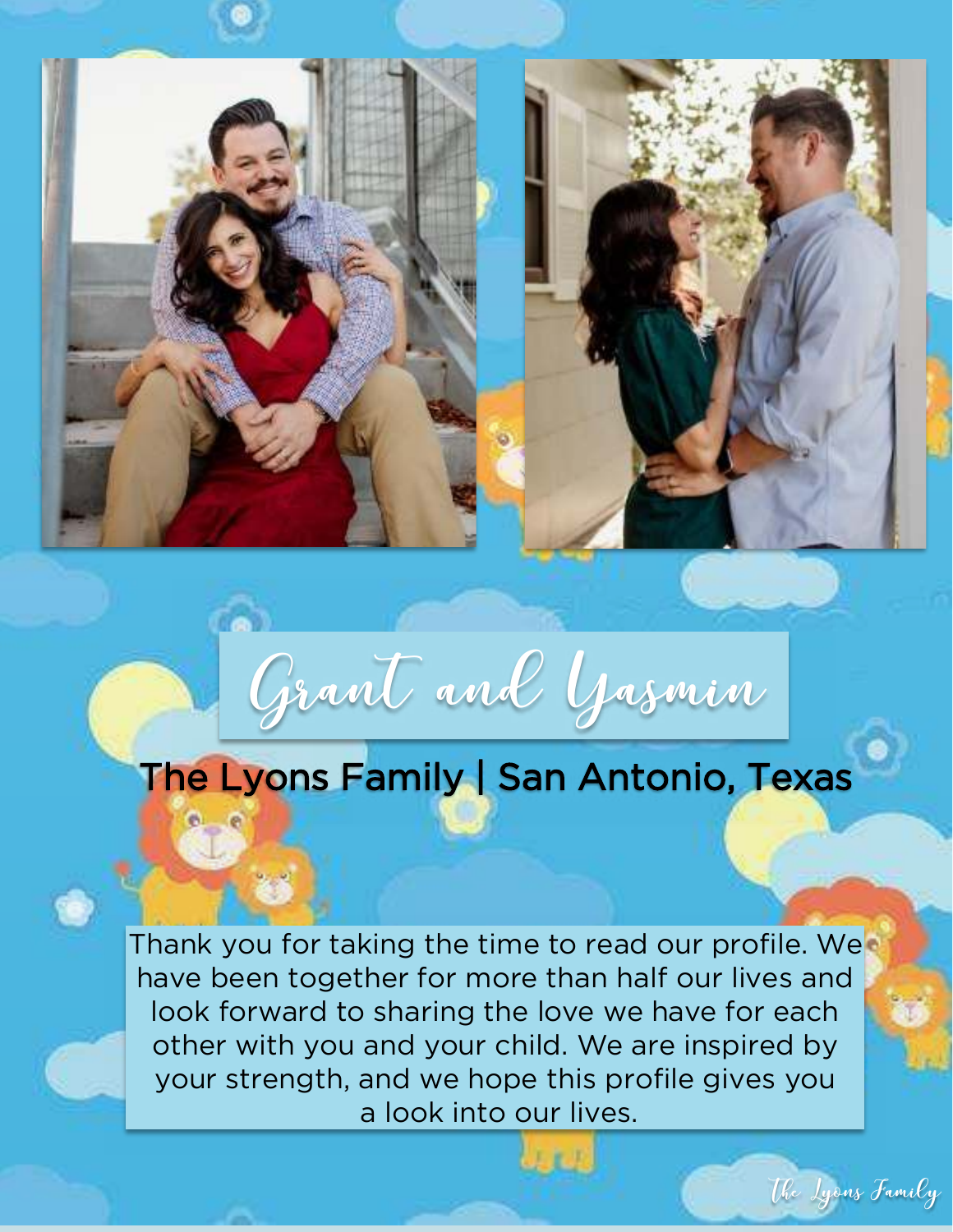"Unforgettable"<br>Humble High Prum '01



Grant is a high school choir director who has been teaching for over 15 years. He is outgoing, enthusiastic, practical, and a LOT of fun.

We began dating in high school, when we were 16 and 17, and got married in 2012 on the 10th anniversary of our first date. We have been married for almost 10 years and still make each other laugh daily.



The Lyons Family



Yasmin is a gynecologic oncologist who treats women with gynecologic cancers. She is kind, FUNNY, supportive, and intuitive. Together we make a strong team!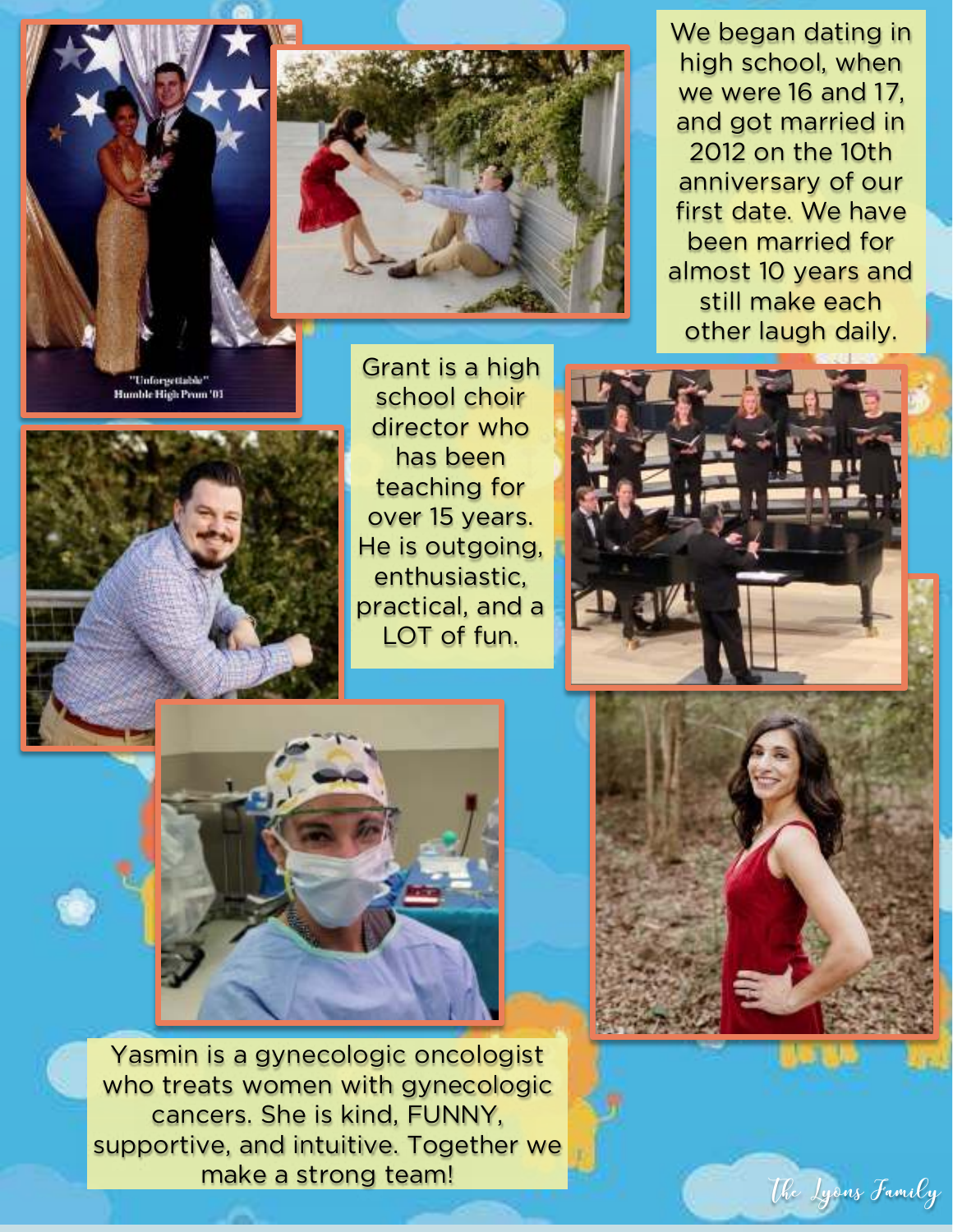We have two Labrador retrievers, Crosby and Milo, who are complete opposites. Crosby is a 6-year-old chocolate lab and Milo is a 3-year-old silver lab. They both love playing fetch and swimming!

The Lyons Family

We love to travel! We enjoy planning vacations and never hesitate to pack in a day full of activities. We have a mutual love for food and are always excited to try new restaurants.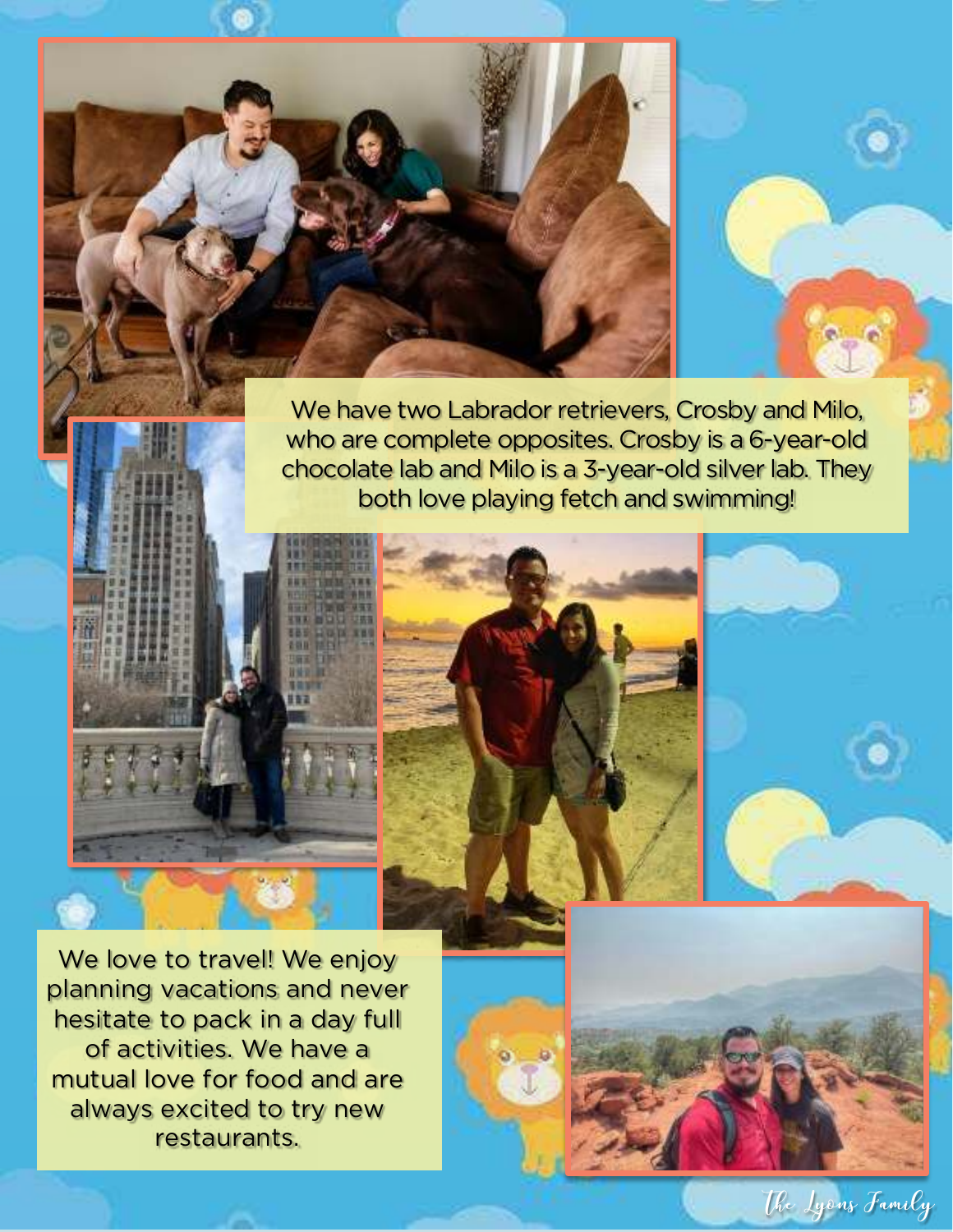Our parents still live five minutes away from each other in the city we grew up in, which makes holiday celebrations with both families convenient. We are close with both of our families and love having big family gatherings! Grant has 3 siblings, including a twin. Yasmin has two siblings.









The Lyons Family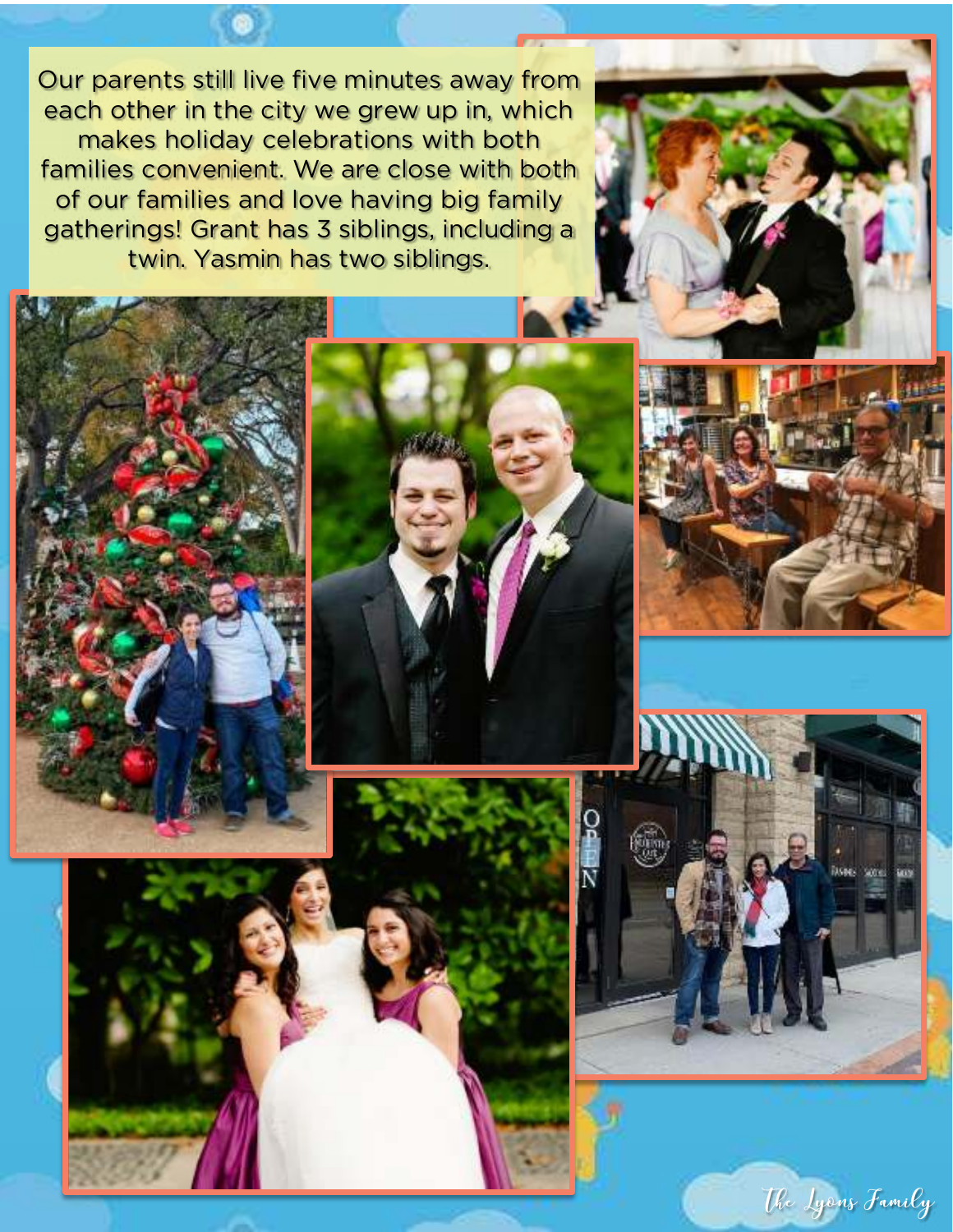We are both passionate about our jobs, but when we are not at work, we enjoy spending time together. We have "date night" every Friday night that we can, so we can catch up on our busy week. .

> Aside from travel and food, we enjoy music, Broadway shows, the arts, and taking our dogs to big fields where they can run around and play.

> > The Lyons Family

Grant sings professionally at St. Mark's Episcopal church in downtown San Antonio and is an enthusiastic fisherman.

> Yasmin enjoys being outside, reading, and spending time with family and friends.